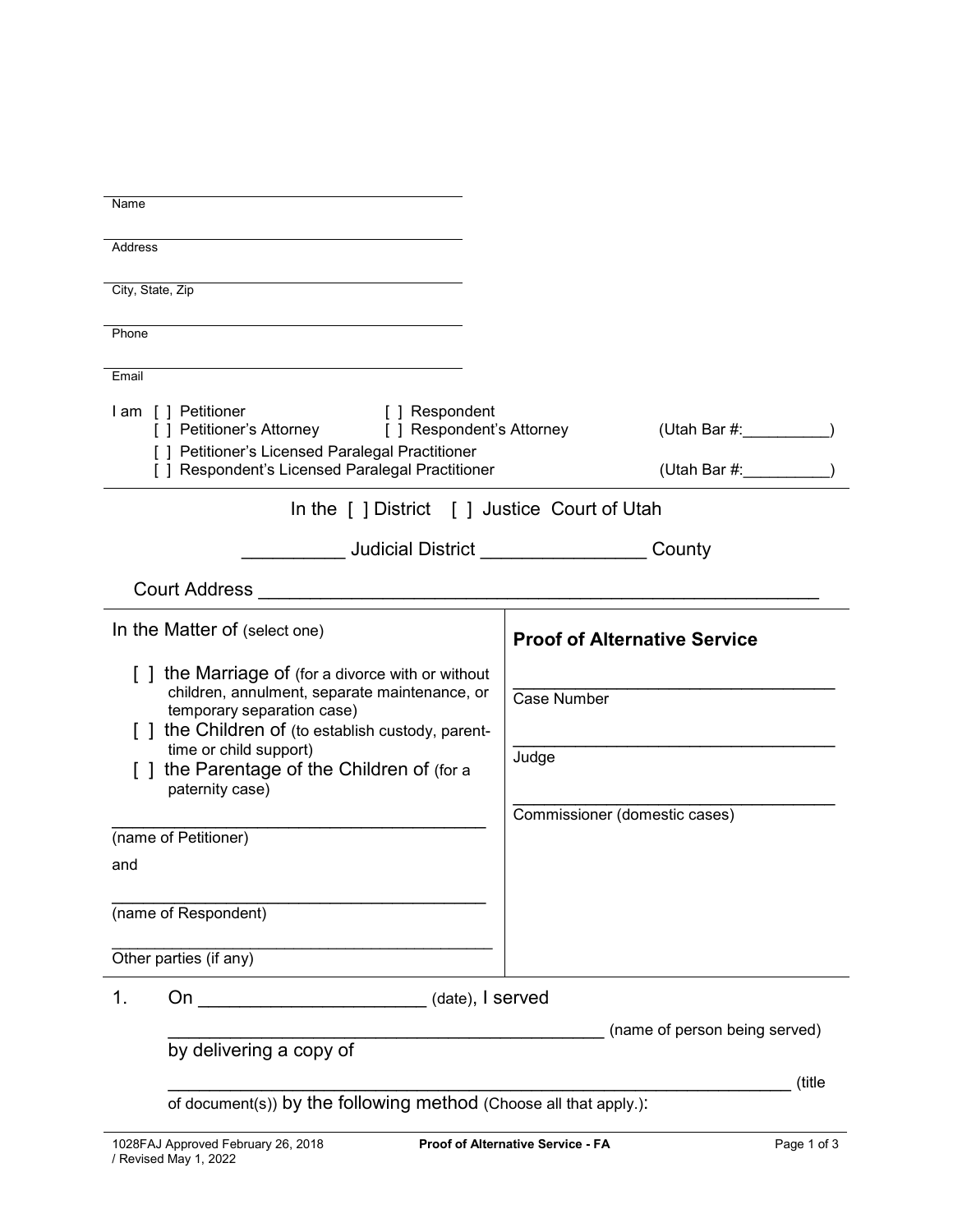|    | I I                               | Sending an e-mail to<br>the document(s) attached.                                                                                                                           | (e-mail address) with |
|----|-----------------------------------|-----------------------------------------------------------------------------------------------------------------------------------------------------------------------------|-----------------------|
|    | $\Box$                            | Sending a text message to _________________________________(phone number)<br>saying they can get a copy of the document(s) from the court.                                  |                       |
|    | $\Box$                            | Mailing the document(s) by certified mail with return receipt requested to the<br>above-named person in the care of the following name and address:                         |                       |
|    | $\perp$                           | Publishing a summons once a week for 4 consecutive weeks in                                                                                                                 |                       |
|    |                                   | a newspaper of general circulation in <b>EXALC AN ADVISION CONTROLLER CONTROLLER AND THE CONTROL CONTROL</b><br>county.                                                     |                       |
|    | $\Box$                            | Posting a notice on the social media network listed below saying they can<br>get a copy of the document(s), including the court's order, from the court:<br>(name of social |                       |
|    |                                   | media network, such as Facebook or Twitter.)                                                                                                                                |                       |
|    |                                   |                                                                                                                                                                             |                       |
|    | $\begin{bmatrix} 1 \end{bmatrix}$ | Other method (describe):                                                                                                                                                    |                       |
|    |                                   |                                                                                                                                                                             |                       |
| 2. |                                   | (Choose one.)                                                                                                                                                               |                       |
|    | $\Box$                            | A copy of the Order on Motion for Alternative Service was served. (Service<br>was not by publication.)                                                                      |                       |
|    | $\Box$                            | A copy of the Order on Motion for Alternative Service was not served<br>because service was by publication.                                                                 |                       |
| 3. | apply.)                           | I am filing the following to prove service was made as ordered. (Choose all that                                                                                            |                       |
|    | $\Box$                            | A copy of the e-mail sent to ______________________________ (e-mail address).                                                                                               |                       |
|    |                                   |                                                                                                                                                                             |                       |

 $2.$